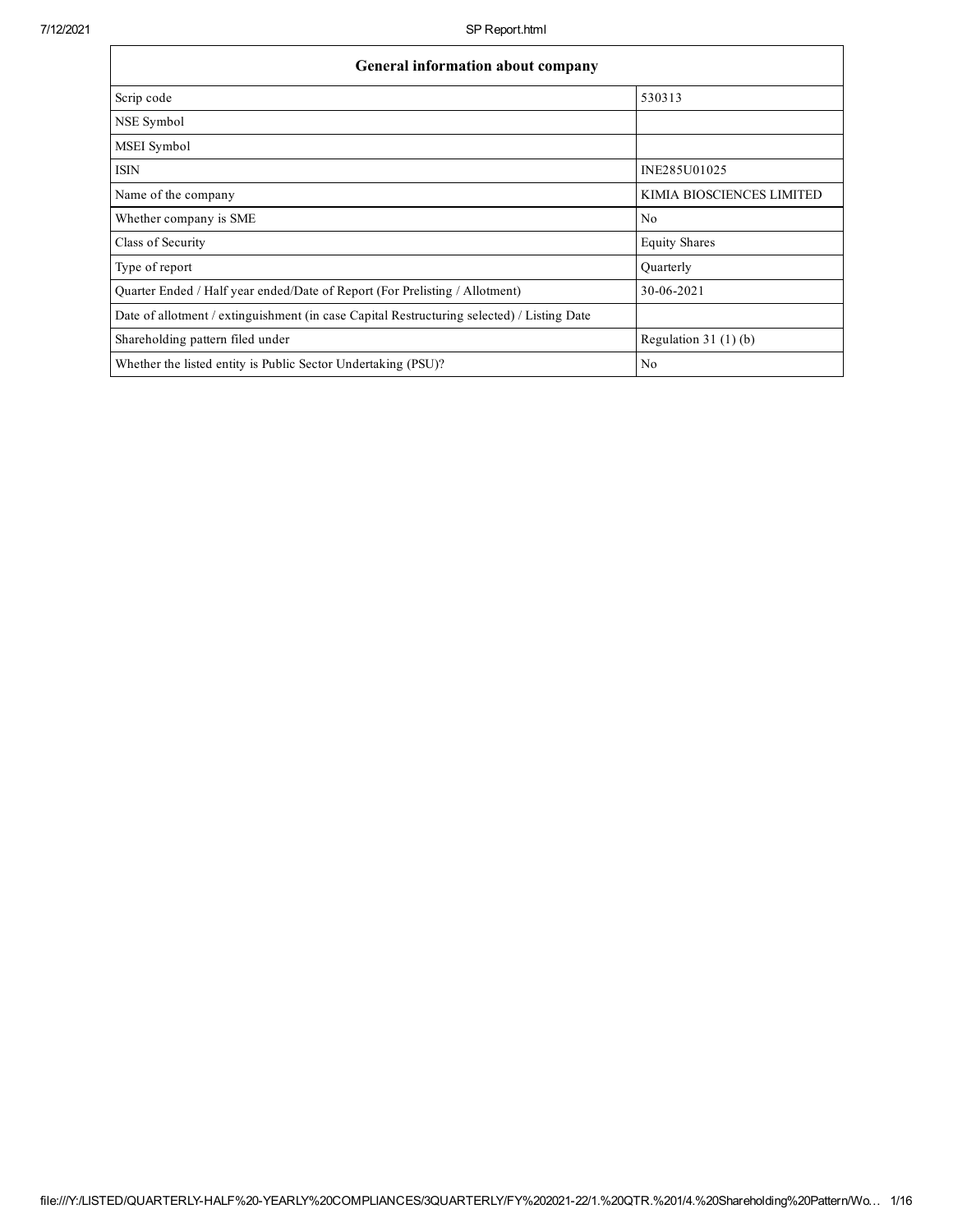|                 | <b>Declaration</b>                                                                        |                |                                |                       |                             |  |  |  |  |
|-----------------|-------------------------------------------------------------------------------------------|----------------|--------------------------------|-----------------------|-----------------------------|--|--|--|--|
| Sr.<br>No.      | Particular                                                                                | Yes/No         | Promoter and<br>Promoter Group | Public<br>shareholder | Non Promoter-<br>Non Public |  |  |  |  |
| $\mathbf{1}$    | Whether the Listed Entity has issued any partly paid up<br>shares?                        | N <sub>0</sub> | No.                            | N <sub>0</sub>        | No.                         |  |  |  |  |
| $\overline{2}$  | Whether the Listed Entity has issued any Convertible<br>Securities?                       | N <sub>0</sub> | No                             | N <sub>0</sub>        | No.                         |  |  |  |  |
| $\overline{3}$  | Whether the Listed Entity has issued any Warrants?                                        | N <sub>0</sub> | N <sub>0</sub>                 | N <sub>0</sub>        | N <sub>0</sub>              |  |  |  |  |
| $\overline{4}$  | Whether the Listed Entity has any shares against which<br>depository receipts are issued? | N <sub>0</sub> | No                             | N <sub>0</sub>        | No.                         |  |  |  |  |
| $\overline{5}$  | Whether the Listed Entity has any shares in locked-in?                                    | Yes            | Yes                            | N <sub>0</sub>        | N <sub>0</sub>              |  |  |  |  |
| 6               | Whether any shares held by promoters are pledge or<br>otherwise encumbered?               | No             | No.                            |                       |                             |  |  |  |  |
| $7\phantom{.0}$ | Whether company has equity shares with differential voting<br>rights?                     | N <sub>0</sub> | No.                            | N <sub>0</sub>        | No.                         |  |  |  |  |
| $\overline{8}$  | Whether the listed entity has any significant beneficial owner?                           | N <sub>o</sub> |                                |                       |                             |  |  |  |  |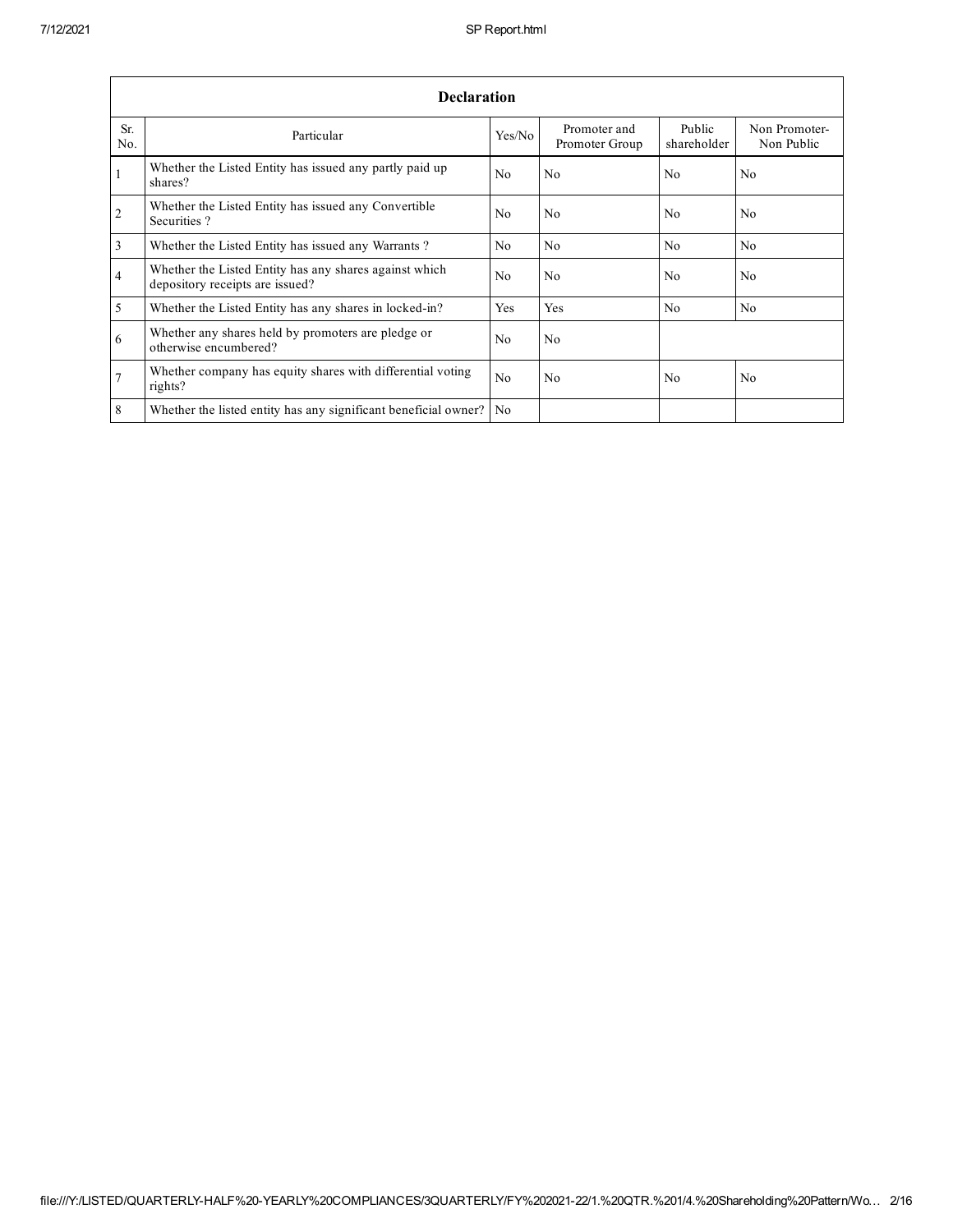|                 |                                           |              |                      | $v$ <i>ummur</i> ,    |                          |                              | statement norame of specified securities                                                                             |                                                                  |               |          |                     |
|-----------------|-------------------------------------------|--------------|----------------------|-----------------------|--------------------------|------------------------------|----------------------------------------------------------------------------------------------------------------------|------------------------------------------------------------------|---------------|----------|---------------------|
|                 | Category                                  | Nos. Of      | No. of<br>fully paid | No. Of<br>Partly      | No. Of<br>shares         | Total nos.<br>shares         | Shareholding as a<br>% of total no. of<br>shares (calculated<br>as per SCRR,<br>1957) (VIII) As a<br>% of $(A+B+C2)$ | Number of Voting Rights held in each<br>class of securities (IX) |               |          |                     |
| Category<br>(I) | of<br>shareholder                         | shareholders | up equity            | paid-up<br>equity     | underlying<br>Depository | held (VII)                   |                                                                                                                      | No of Voting (XIV) Rights                                        |               |          | Total as a          |
|                 | (II)                                      | (III)        | shares<br>held (IV)  | shares<br>held<br>(V) | Receipts<br>(VI)         | $= (IV) +$<br>$(V)$ + $(VI)$ |                                                                                                                      | Class eg:<br>X                                                   | Class<br>eg:y | Total    | $%$ of<br>$(A+B+C)$ |
| (A)             | Promoter<br>$\&$<br>Promoter<br>Group     |              | 35455841             |                       |                          | 35455841                     | 74.94                                                                                                                | 35455841                                                         |               | 35455841 | 74.94               |
| (B)             | Public                                    | 12185        | 11856900             |                       |                          | 11856900                     | 25.06                                                                                                                | 11856900                                                         |               | 11856900 | 25.06               |
| (C)             | Non<br>Promoter-<br>Non Public            |              |                      |                       |                          |                              |                                                                                                                      |                                                                  |               |          |                     |
| (C1)            | <b>Shares</b><br>underlying<br><b>DRs</b> |              |                      |                       |                          |                              |                                                                                                                      |                                                                  |               |          |                     |
| (C2)            | Shares held<br>by<br>Employee<br>Trusts   |              |                      |                       |                          |                              |                                                                                                                      |                                                                  |               |          |                     |
|                 | Total                                     | 12192        | 47312741             |                       |                          | 47312741                     | 100                                                                                                                  | 47312741                                                         |               | 47312741 | 100                 |

## Table I - Summary Statement holding of specified securities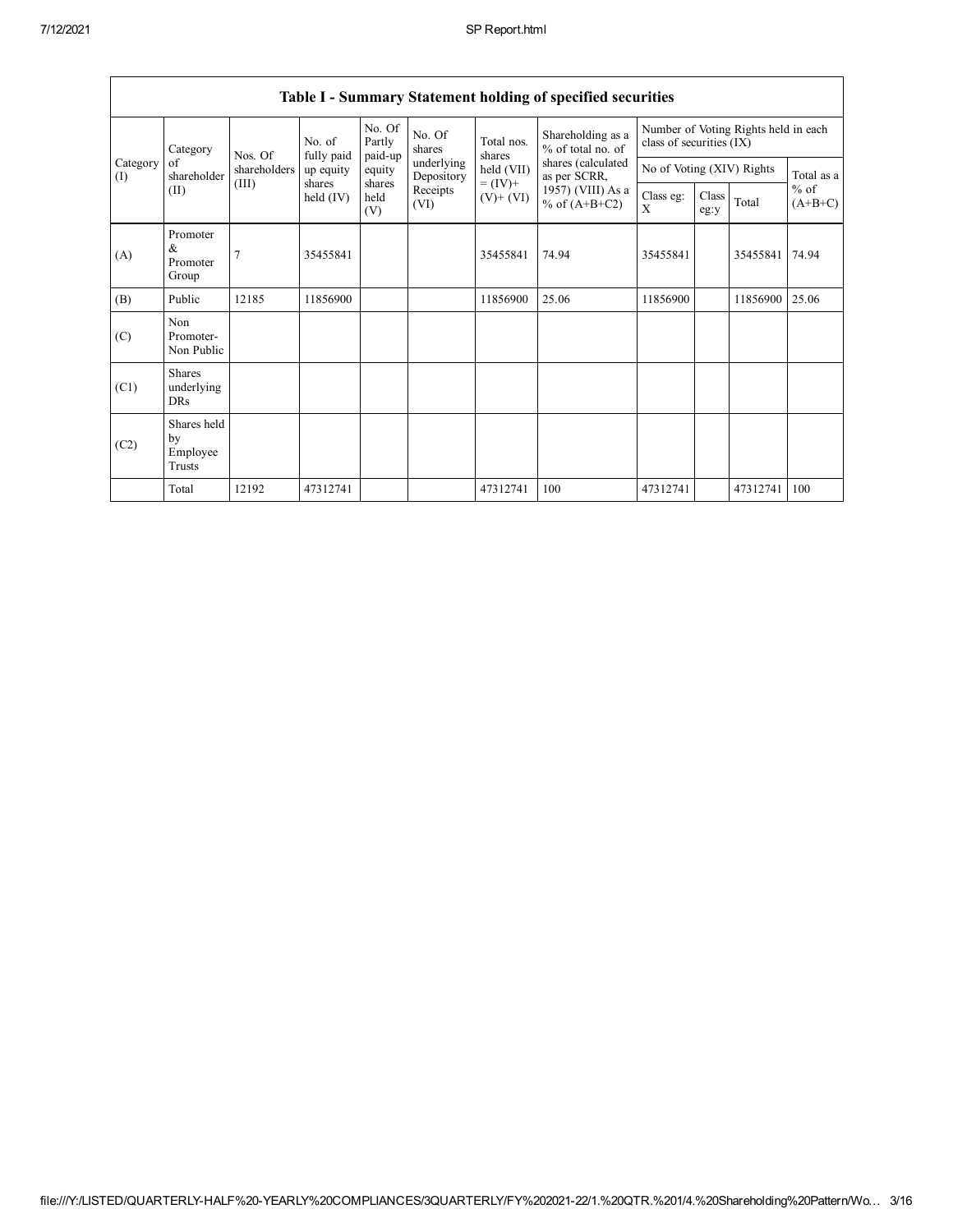٦

|                                           |                                           |                                                                                                 |                                       |                                                                                                                                               | Table I - Summary Statement holding of specified securities                               |                                        |                                                                               |            |                                                                         |                                                  |
|-------------------------------------------|-------------------------------------------|-------------------------------------------------------------------------------------------------|---------------------------------------|-----------------------------------------------------------------------------------------------------------------------------------------------|-------------------------------------------------------------------------------------------|----------------------------------------|-------------------------------------------------------------------------------|------------|-------------------------------------------------------------------------|--------------------------------------------------|
| Category<br>Category<br>of<br>(I)<br>(II) |                                           | No. Of<br><b>Shares</b><br>Underlying                                                           | No. of<br><b>Shares</b><br>Underlying | No. Of<br><b>Shares</b><br>Underlying<br>Outstanding<br>convertible                                                                           | Shareholding, as<br>a % assuming<br>full conversion<br>of convertible<br>securities (as a | Number of<br>Locked in shares<br>(XII) | Number of<br><b>Shares</b><br>pledged or<br>otherwise<br>encumbered<br>(XIII) |            | Number of<br>equity shares<br>held in<br>dematerialized<br>form $(XIV)$ |                                                  |
|                                           | shareholder                               | Outstanding<br>Outstanding<br>convertible<br>Warrants<br>securities<br>(X <sub>i</sub> )<br>(X) |                                       | percentage of<br>securities<br>diluted share<br>and No. Of<br>capital) $(XI)$ =<br>Warrants<br>$(VII)+(X)$ As a %<br>(Xi)(a)<br>of $(A+B+C2)$ |                                                                                           | No. $(a)$                              | As a<br>$%$ of<br>total<br><b>Shares</b><br>held<br>(b)                       | No.<br>(a) |                                                                         | As a<br>$%$ of<br>total<br>Shares<br>held<br>(b) |
| (A)                                       | Promoter &<br>Promoter<br>Group           |                                                                                                 |                                       |                                                                                                                                               | 74.94                                                                                     | 8158885                                | 23.01                                                                         |            |                                                                         | 35455841                                         |
| (B)                                       | Public                                    |                                                                                                 |                                       |                                                                                                                                               | 25.06                                                                                     |                                        |                                                                               |            |                                                                         | 9114700                                          |
| (C)                                       | Non<br>Promoter-<br>Non Public            |                                                                                                 |                                       |                                                                                                                                               |                                                                                           |                                        |                                                                               |            |                                                                         |                                                  |
| (C1)                                      | <b>Shares</b><br>underlying<br><b>DRs</b> |                                                                                                 |                                       |                                                                                                                                               |                                                                                           |                                        |                                                                               |            |                                                                         |                                                  |
| (C2)                                      | Shares held<br>by<br>Employee<br>Trusts   |                                                                                                 |                                       |                                                                                                                                               |                                                                                           |                                        |                                                                               |            |                                                                         |                                                  |
|                                           | Total                                     |                                                                                                 |                                       |                                                                                                                                               | 100                                                                                       | 8158885 17.24                          |                                                                               |            |                                                                         | 44570541                                         |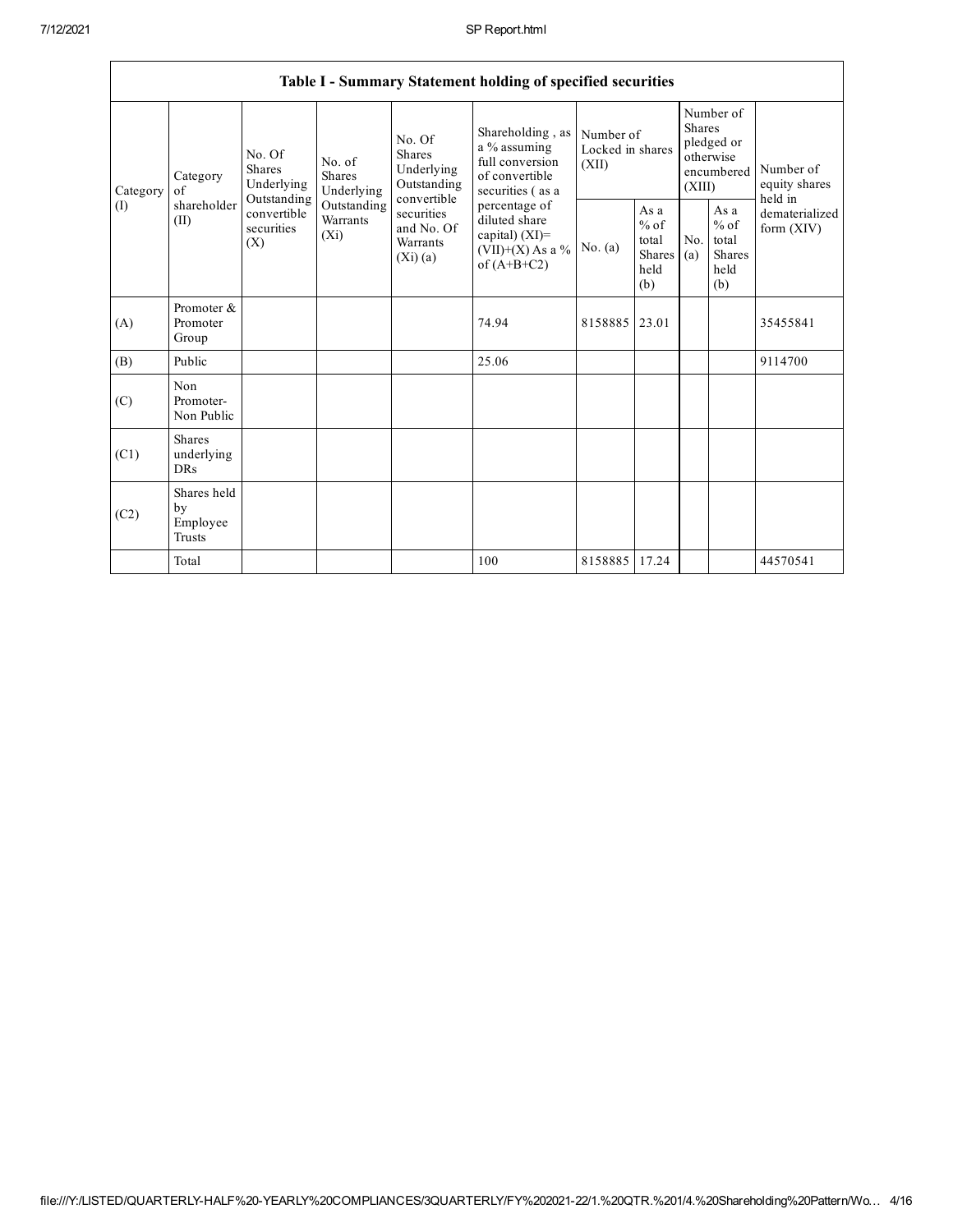|                                                                                                | Table II - Statement showing shareholding pattern of the Promoter and Promoter Group                                |                |                         |                                 |                                    |                            |                                                      |                               |               |                                 |                           |
|------------------------------------------------------------------------------------------------|---------------------------------------------------------------------------------------------------------------------|----------------|-------------------------|---------------------------------|------------------------------------|----------------------------|------------------------------------------------------|-------------------------------|---------------|---------------------------------|---------------------------|
|                                                                                                |                                                                                                                     |                | No. of                  | No.<br>Of                       | No. Of                             | Total nos.<br>shares       | Shareholding<br>as a % of<br>total no. of            | each class of securities (IX) |               | Number of Voting Rights held in |                           |
| Sr.                                                                                            | Category & Name Nos. Of<br>of the                                                                                   | shareholders   | fully paid<br>up equity | Partly<br>paid-<br>up           | shares<br>underlying<br>Depository | held<br>$(VII) =$          | shares<br>(calculated as                             | No of Voting (XIV) Rights     |               |                                 | Total<br>as a $%$<br>οf   |
|                                                                                                | Shareholders (I)                                                                                                    | (III)          | shares<br>held $(IV)$   | equity<br>shares<br>held<br>(V) | Receipts<br>(VI)                   | $(IV)+$<br>$(V)$ +<br>(VI) | per SCRR,<br>1957) (VIII)<br>As a % of<br>$(A+B+C2)$ | Class eg:<br>X                | Class<br>eg:y | Total                           | Total<br>Voting<br>rights |
| A                                                                                              | Table II - Statement showing shareholding pattern of the Promoter and Promoter Group                                |                |                         |                                 |                                    |                            |                                                      |                               |               |                                 |                           |
| (1)                                                                                            | Indian                                                                                                              |                |                         |                                 |                                    |                            |                                                      |                               |               |                                 |                           |
| (a)                                                                                            | Individuals/Hindu<br>undivided Family                                                                               | 7              | 35455841                |                                 |                                    | 35455841                   | 74.94                                                | 35455841                      |               | 35455841                        | 74.94                     |
| Sub-Total<br>(A)(1)                                                                            |                                                                                                                     | 7              | 35455841                |                                 |                                    | 35455841                   | 74.94                                                | 35455841                      |               | 35455841                        | 74.94                     |
| (2)                                                                                            | Foreign                                                                                                             |                |                         |                                 |                                    |                            |                                                      |                               |               |                                 |                           |
| Total<br>Shareholding<br>of Promoter<br>and<br>Promoter<br>Group $(A)=$<br>$(A)(1)+(A)$<br>(2) |                                                                                                                     | 7              | 35455841                |                                 |                                    | 35455841                   | 74.94                                                | 35455841                      |               | 35455841                        | 74.94                     |
| В                                                                                              | Table III - Statement showing shareholding pattern of the Public shareholder                                        |                |                         |                                 |                                    |                            |                                                      |                               |               |                                 |                           |
| (1)                                                                                            | Institutions                                                                                                        |                |                         |                                 |                                    |                            |                                                      |                               |               |                                 |                           |
| (a)                                                                                            | Mutual Funds                                                                                                        | 3              | 181100                  |                                 |                                    | 181100                     | 0.38                                                 | 181100                        |               | 181100                          | 0.38                      |
| Sub-Total<br>(B)(1)                                                                            |                                                                                                                     | 3              | 181100                  |                                 |                                    | 181100                     | 0.38                                                 | 181100                        |               | 181100                          | 0.38                      |
| (3)                                                                                            | Non-institutions                                                                                                    |                |                         |                                 |                                    |                            |                                                      |                               |               |                                 |                           |
| (a(i))                                                                                         | Individuals -<br>i.Individual<br>shareholders<br>holding nominal<br>share capital up to<br>Rs. 2 lakhs.             | 11908          | 2754898                 |                                 |                                    | 2754898                    | 5.82                                                 | 2754898                       |               | 2754898                         | 5.82                      |
| (a(ii))                                                                                        | Individuals - ii.<br>Individual<br>shareholders<br>holding nominal<br>share capital in<br>excess of Rs. 2<br>lakhs. | $\overline{4}$ | 8200000                 |                                 |                                    | 8200000                    | 17.33                                                | 8200000                       |               | 8200000                         | 17.33                     |
| (e)                                                                                            | Any Other<br>(specify)                                                                                              | 270            | 720902                  |                                 |                                    | 720902                     | 1.52                                                 | 720902                        |               | 720902                          | 1.52                      |
| Sub-Total<br>(B)(3)                                                                            |                                                                                                                     | 12182          | 11675800                |                                 |                                    | 11675800                   | 24.68                                                | 11675800                      |               | 11675800                        | 24.68                     |
| <b>Total Public</b><br>Shareholding<br>$(B)=(B)(1)+$<br>$(B)(2)+(B)$<br>(3)                    |                                                                                                                     | 12185          | 11856900                |                                 |                                    | 11856900                   | 25.06                                                | 11856900                      |               | 11856900                        | 25.06                     |
| $\mathbf C$                                                                                    | Table IV - Statement showing shareholding pattern of the Non Promoter- Non Public shareholder                       |                |                         |                                 |                                    |                            |                                                      |                               |               |                                 |                           |
| Total (<br>$A+B+C2$ )                                                                          |                                                                                                                     | 12192          | 47312741                |                                 |                                    | 47312741                   | 100                                                  | 47312741                      |               | 47312741                        | 100                       |
| Total<br>$(A+B+C)$                                                                             |                                                                                                                     | 12192          | 47312741                |                                 |                                    | 47312741                   | 100                                                  | 47312741                      |               | 47312741                        | 100                       |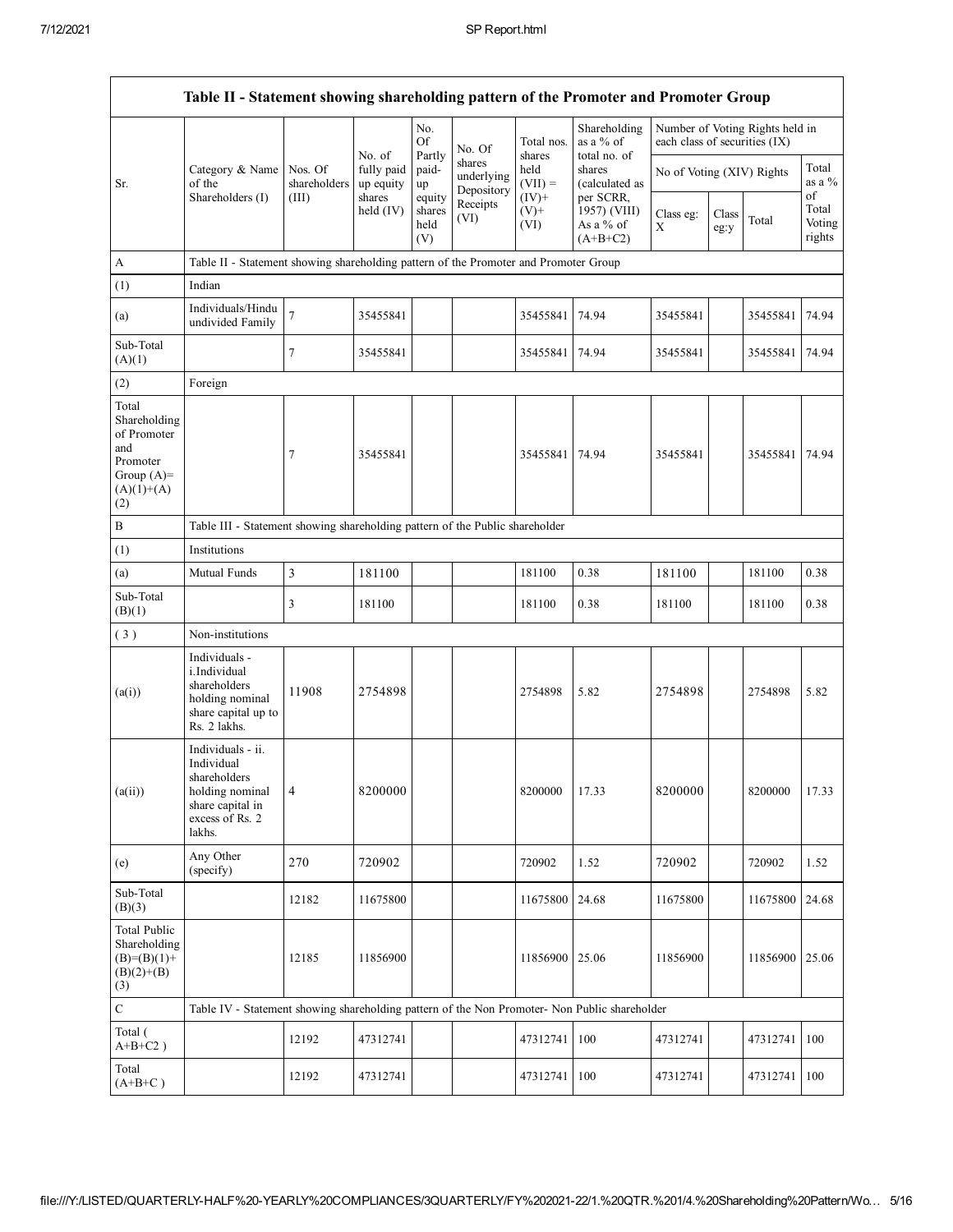|                                                                                             |                                                 |                                                  |                                                                 | Table II - Statement showing shareholding pattern of the Promoter and Promoter Group                           |               |                                                  |            |                                                                  |                                         |
|---------------------------------------------------------------------------------------------|-------------------------------------------------|--------------------------------------------------|-----------------------------------------------------------------|----------------------------------------------------------------------------------------------------------------|---------------|--------------------------------------------------|------------|------------------------------------------------------------------|-----------------------------------------|
|                                                                                             | No. Of<br><b>Shares</b><br>Underlying           | No. of<br><b>Shares</b>                          | No. Of<br><b>Shares</b><br>Underlying<br>Outstanding            | Shareholding, as<br>a % assuming full<br>conversion of<br>convertible                                          | (XII)         | Number of<br>Locked in shares                    |            | Number of Shares<br>pledged or<br>otherwise<br>encumbered (XIII) | Number of<br>equity shares              |
| Sr.                                                                                         | Outstanding<br>convertible<br>securities<br>(X) | Underlying<br>Outstanding<br>Warrants<br>$(X_i)$ | convertible<br>securities and<br>No. Of<br>Warrants (Xi)<br>(a) | securities (as a<br>percentage of<br>diluted share<br>capital) $(XI)$ =<br>$(VII)+(X)$ As a %<br>of $(A+B+C2)$ | No. (a)       | As a<br>$%$ of<br>total<br>Shares<br>held<br>(b) | No.<br>(a) | As a % of total<br>Shares held<br>(b)                            | held in<br>dematerialized<br>form (XIV) |
| $\boldsymbol{A}$                                                                            |                                                 |                                                  |                                                                 | Table II - Statement showing shareholding pattern of the Promoter and Promoter Group                           |               |                                                  |            |                                                                  |                                         |
| (1)                                                                                         | Indian                                          |                                                  |                                                                 |                                                                                                                |               |                                                  |            |                                                                  |                                         |
| (a)                                                                                         |                                                 |                                                  |                                                                 | 74.94                                                                                                          | 8158885 23.01 |                                                  |            |                                                                  | 35455841                                |
| Sub-Total<br>(A)(1)                                                                         |                                                 |                                                  |                                                                 | 74.94                                                                                                          | 8158885       | 23.01                                            |            |                                                                  | 35455841                                |
| (2)                                                                                         | Foreign                                         |                                                  |                                                                 |                                                                                                                |               |                                                  |            |                                                                  |                                         |
| Total<br>Shareholding<br>of Promoter<br>and Promoter<br>Group $(A)=$<br>$(A)(1)+(A)$<br>(2) |                                                 |                                                  |                                                                 | 74.94                                                                                                          | 8158885       | 23.01                                            |            |                                                                  | 35455841                                |
| $\, {\bf B}$                                                                                |                                                 |                                                  |                                                                 | Table III - Statement showing shareholding pattern of the Public shareholder                                   |               |                                                  |            |                                                                  |                                         |
| (1)                                                                                         | Institutions                                    |                                                  |                                                                 |                                                                                                                |               |                                                  |            |                                                                  |                                         |
| (a)                                                                                         |                                                 |                                                  |                                                                 | 0.38                                                                                                           |               |                                                  |            |                                                                  | $\boldsymbol{0}$                        |
| Sub-Total (B)<br>(1)                                                                        |                                                 |                                                  |                                                                 | 0.38                                                                                                           |               |                                                  |            |                                                                  | $\boldsymbol{0}$                        |
| (3)                                                                                         | Non-institutions                                |                                                  |                                                                 |                                                                                                                |               |                                                  |            |                                                                  |                                         |
| (a(i))                                                                                      |                                                 |                                                  |                                                                 | 5.82                                                                                                           |               |                                                  |            |                                                                  | 814498                                  |
| (a(ii))                                                                                     |                                                 |                                                  |                                                                 | 17.33                                                                                                          |               |                                                  |            |                                                                  | 8200000                                 |
| (e)                                                                                         |                                                 |                                                  |                                                                 | 1.52                                                                                                           |               |                                                  |            |                                                                  | 100202                                  |
| Sub-Total (B)<br>(3)                                                                        |                                                 |                                                  |                                                                 | 24.68                                                                                                          |               |                                                  |            |                                                                  | 9114700                                 |
| <b>Total Public</b><br>Shareholding<br>$(B)= (B)(1) +$<br>$(B)(2)+(B)(3)$                   |                                                 |                                                  |                                                                 | 25.06                                                                                                          |               |                                                  |            |                                                                  | 9114700                                 |
| ${\bf C}$                                                                                   |                                                 |                                                  |                                                                 | Table IV - Statement showing shareholding pattern of the Non Promoter- Non Public shareholder                  |               |                                                  |            |                                                                  |                                         |
| Total (<br>$A+B+C2$ )                                                                       |                                                 |                                                  |                                                                 | 100                                                                                                            | 8158885       | 17.24                                            |            |                                                                  | 44570541                                |
| Total<br>$(A+B+C)$                                                                          |                                                 |                                                  |                                                                 | 100                                                                                                            | 8158885       | 17.24                                            |            |                                                                  | 44570541                                |
|                                                                                             |                                                 |                                                  |                                                                 | Disclosure of notes on shareholding pattern for company remarks explanatory                                    |               |                                                  |            | Textual<br>Information $(1)$                                     |                                         |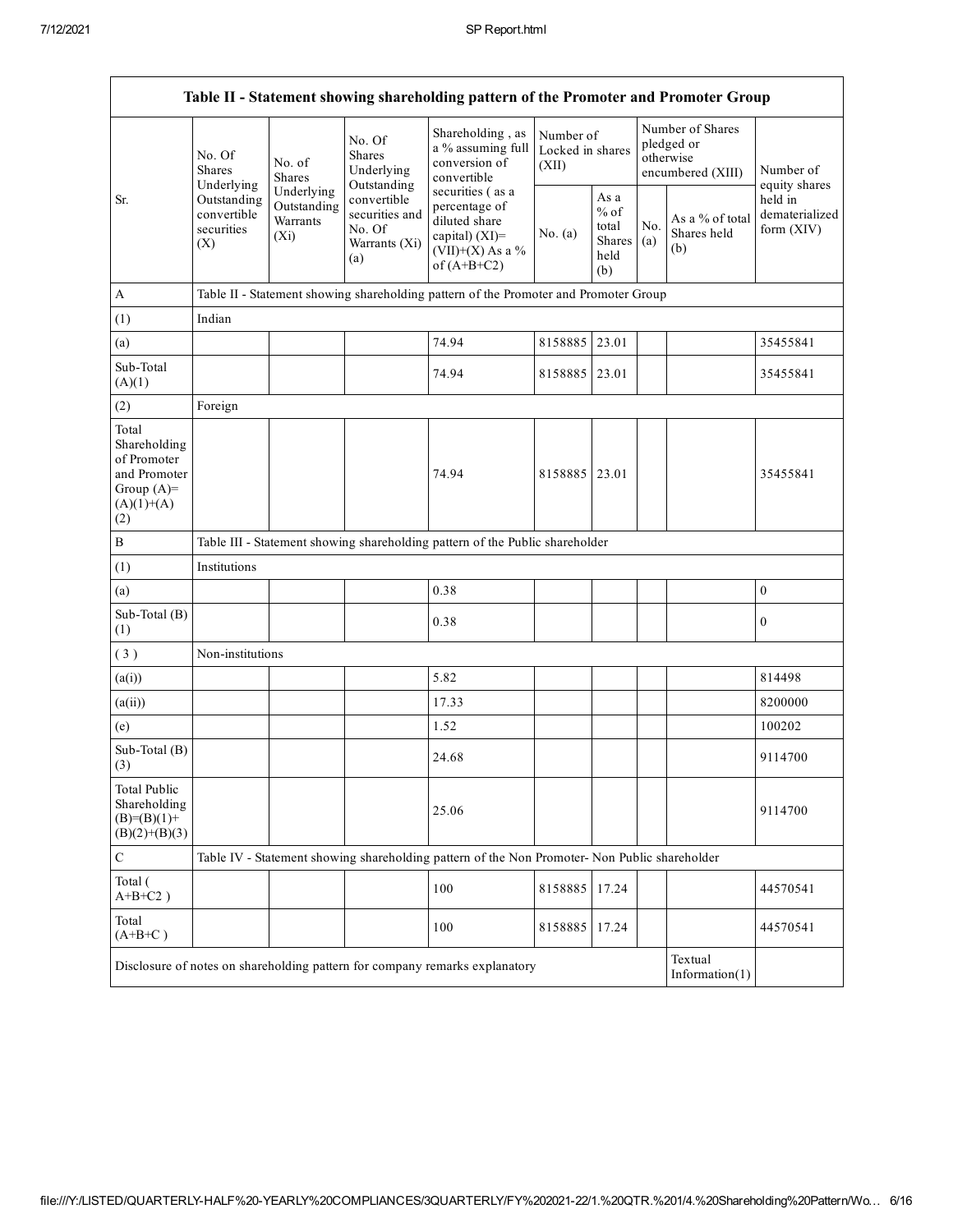|                       | <b>Text Block</b>                                                                                                                                                                                                                                                                                                                                                                                 |
|-----------------------|---------------------------------------------------------------------------------------------------------------------------------------------------------------------------------------------------------------------------------------------------------------------------------------------------------------------------------------------------------------------------------------------------|
| Textual Information() | Promoters Namely, Mr. Sachin Goel and Mr. Ved Prakash Goel Died due to Covid-19 illness on<br>19.05.2021 and 06.05.2021 respectively. Procedure of transmission of shares will be followed in due<br>course of time once request for the same is received by Company. Intimation of the sad demise has<br>already been given to BSE vide letter Ref. KIMIABL/COMP/BSE/21-22 /06 dated 02.06.2021. |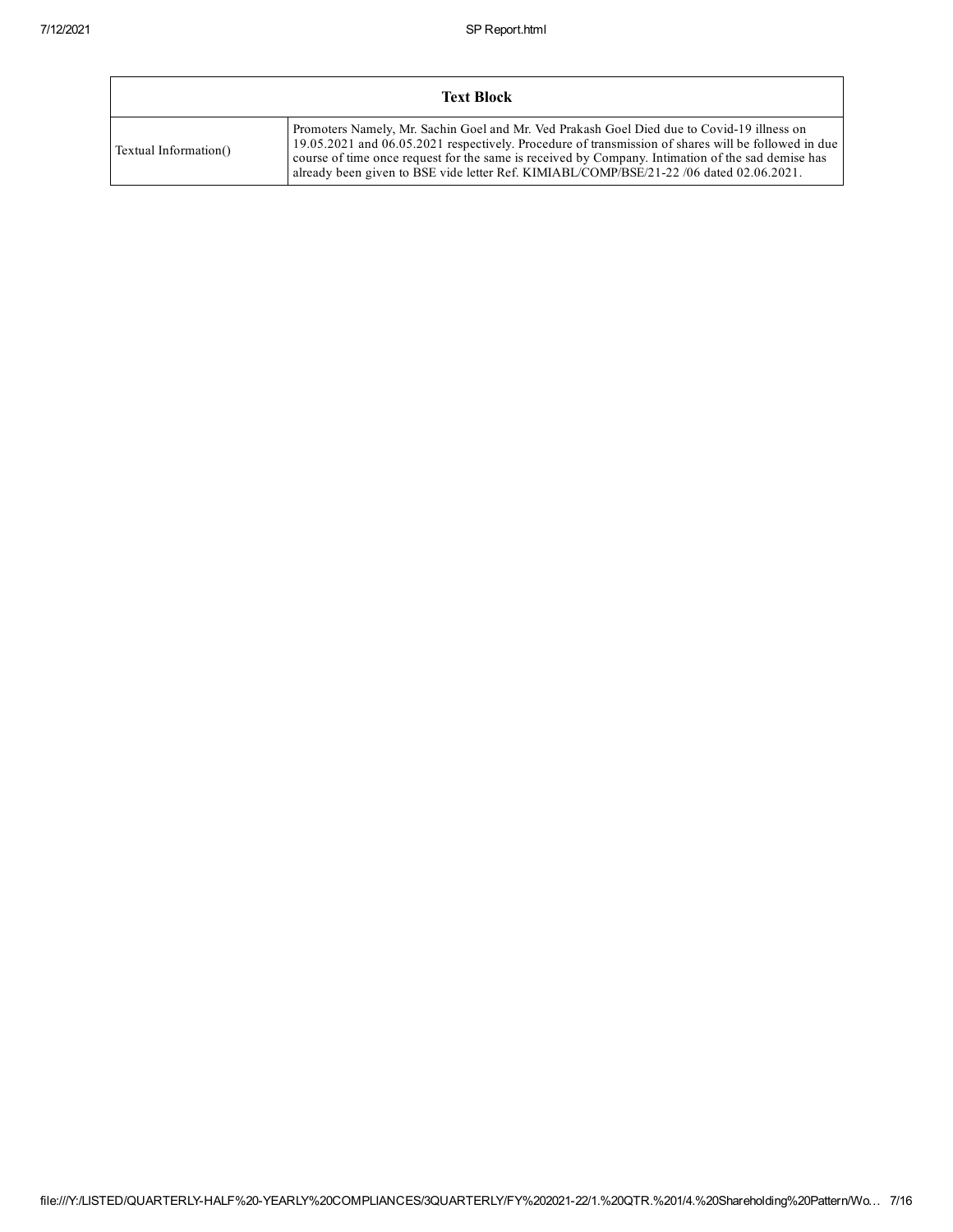|                                                                                                                                                                                          | Individuals/Hindu undivided Family |             |                         |                  |                  |                     |                  |  |  |  |
|------------------------------------------------------------------------------------------------------------------------------------------------------------------------------------------|------------------------------------|-------------|-------------------------|------------------|------------------|---------------------|------------------|--|--|--|
| Searial No.                                                                                                                                                                              | $1\,$                              | $\sqrt{2}$  | $\overline{\mathbf{3}}$ | $\overline{4}$   | 5                | 6                   | $\sqrt{ }$       |  |  |  |
| Name of the<br>Shareholders (I)                                                                                                                                                          | Deepa Goel                         | Sachin Goel | Sameer Goel             | Santosh Goel     | Vandana Goel     | Ved Prakash<br>Goel | Vipul Goel       |  |  |  |
| PAN (II)                                                                                                                                                                                 | AGSPG7937J                         | AAEPG2497B  | AAEPG2496A              | AAOPG8956H       | AADPR3448L       | AAIPG9630L          | AAOPG9045R       |  |  |  |
| No. of fully paid<br>up equity shares<br>held $(IV)$                                                                                                                                     | 16                                 | 5318380     | 30137381                | 16               | 16               | 16                  | 16               |  |  |  |
| No. Of Partly<br>paid-up equity<br>shares held (V)                                                                                                                                       |                                    |             |                         |                  |                  |                     |                  |  |  |  |
| No. Of shares<br>underlying<br>Depository<br>Receipts (VI)                                                                                                                               |                                    |             |                         |                  |                  |                     |                  |  |  |  |
| Total nos. shares<br>held $(VII) = (IV) +$<br>$(V)+(VI)$                                                                                                                                 | 16                                 | 5318380     | 30137381                | 16               | 16               | 16                  | 16               |  |  |  |
| Shareholding as a<br>% of total no. of<br>shares (calculated<br>as per SCRR,<br>1957) (VIII) As a<br>% of $(A+B+C2)$                                                                     | $\theta$                           | 11.24       | 63.7                    | $\boldsymbol{0}$ | $\boldsymbol{0}$ | $\boldsymbol{0}$    | $\bf{0}$         |  |  |  |
| Number of Voting Rights held in each class of securities (IX)                                                                                                                            |                                    |             |                         |                  |                  |                     |                  |  |  |  |
| Class eg:X                                                                                                                                                                               | 16                                 | 5318380     | 30137381                | 16               | 16               | 16                  | 16               |  |  |  |
| Class eg:y                                                                                                                                                                               |                                    |             |                         |                  |                  |                     |                  |  |  |  |
| Total                                                                                                                                                                                    | 16                                 | 5318380     | 30137381                | 16               | 16               | 16                  | 16               |  |  |  |
| Total as a % of<br>Total Voting rights                                                                                                                                                   | $\theta$                           | 11.24       | 63.7                    | $\boldsymbol{0}$ | $\boldsymbol{0}$ | $\boldsymbol{0}$    | $\boldsymbol{0}$ |  |  |  |
| No. Of Shares<br>Underlying<br>Outstanding<br>convertible<br>securities $(X)$                                                                                                            |                                    |             |                         |                  |                  |                     |                  |  |  |  |
| No. of Shares<br>Underlying<br>Outstanding<br>Warrants (Xi)                                                                                                                              |                                    |             |                         |                  |                  |                     |                  |  |  |  |
| No. Of Shares<br>Underlying<br>Outstanding<br>convertible<br>securities and No.<br>Of Warrants (Xi)<br>(a)                                                                               |                                    |             |                         |                  |                  |                     |                  |  |  |  |
| Shareholding, as a<br>% assuming full<br>conversion of<br>convertible<br>securities (as a<br>percentage of<br>diluted share<br>capital) (XI)=<br>$(VII)+(Xi)(a)$ As a<br>% of $(A+B+C2)$ | $\mathbf{0}$                       | 11.24       | 63.7                    | $\boldsymbol{0}$ | $\boldsymbol{0}$ | $\boldsymbol{0}$    | $\bf{0}$         |  |  |  |
| Number of Locked in shares (XII)                                                                                                                                                         |                                    |             |                         |                  |                  |                     |                  |  |  |  |
| No. $(a)$                                                                                                                                                                                | $\boldsymbol{0}$                   | 2158545     | 6000340                 | $\boldsymbol{0}$ | $\boldsymbol{0}$ | $\boldsymbol{0}$    | $\boldsymbol{0}$ |  |  |  |
| As a % of total<br>Shares held (b)                                                                                                                                                       | $\boldsymbol{0}$                   | 40.59       | 19.91                   | $\mathbf{0}$     | $\boldsymbol{0}$ | $\boldsymbol{0}$    | $\boldsymbol{0}$ |  |  |  |
| Number of Shares pledged or otherwise encumbered (XIII)                                                                                                                                  |                                    |             |                         |                  |                  |                     |                  |  |  |  |
| No. $(a)$                                                                                                                                                                                |                                    |             |                         |                  |                  |                     |                  |  |  |  |

file:///Y:/LISTED/QUARTERLYHALF%20YEARLY%20COMPLIANCES/3QUARTERLY/FY%20202122/1.%20QTR.%201/4.%20Shareholding%20Pattern/Wo… 8/16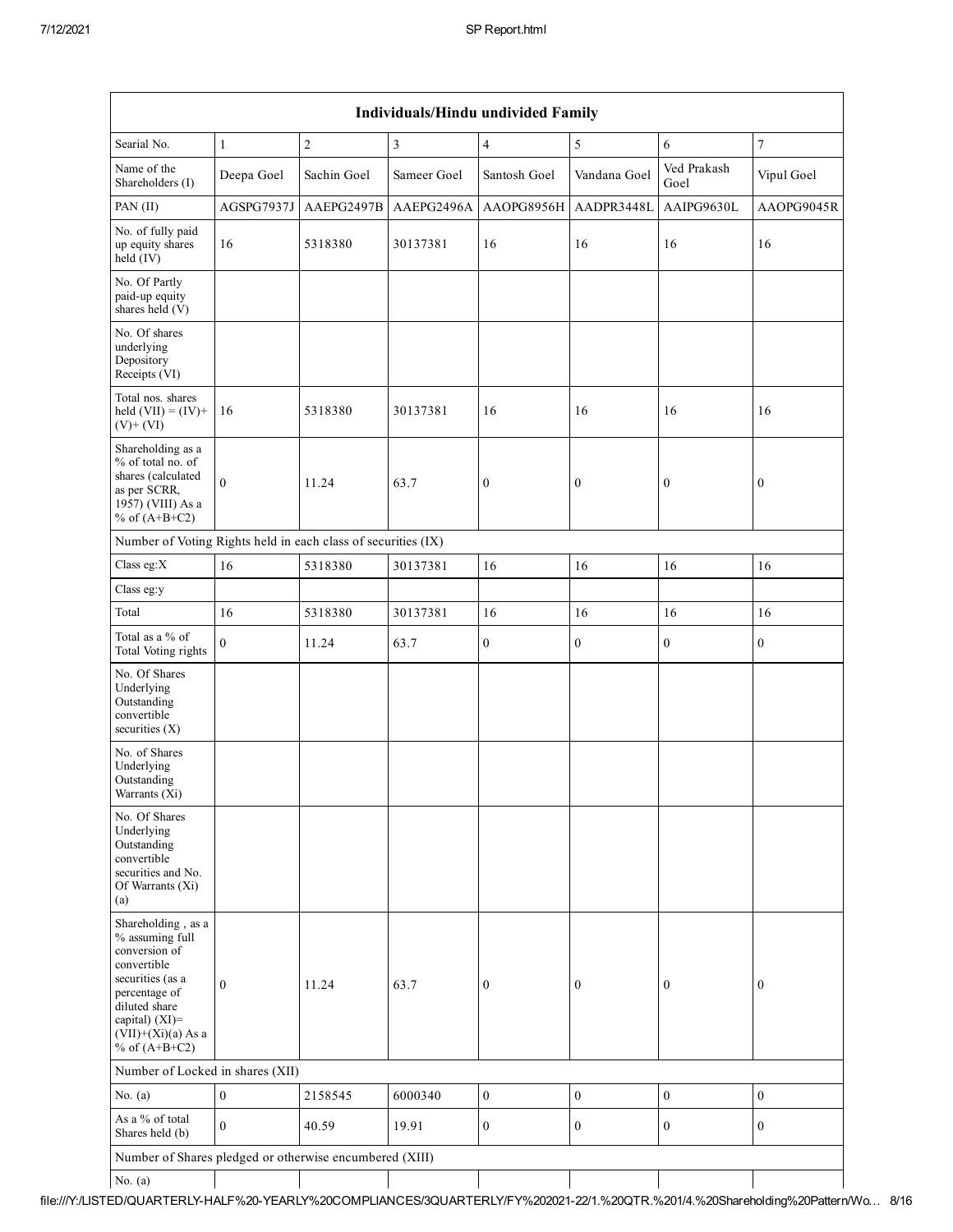## 7/12/2021 SP Report.html

| As a % of total<br>Shares held (b)                                   |          |          |          |          |          |          |          |
|----------------------------------------------------------------------|----------|----------|----------|----------|----------|----------|----------|
| Number of equity<br>shares held in<br>dematerialized<br>form $(XIV)$ | 16       | 5318380  | 30137381 | 16       | 16       | 16       | 16       |
| Reason for not providing PAN                                         |          |          |          |          |          |          |          |
| Reason for not<br>providing PAN                                      |          |          |          |          |          |          |          |
| Shareholder type                                                     | Promoter | Promoter | Promoter | Promoter | Promoter | Promoter | Promoter |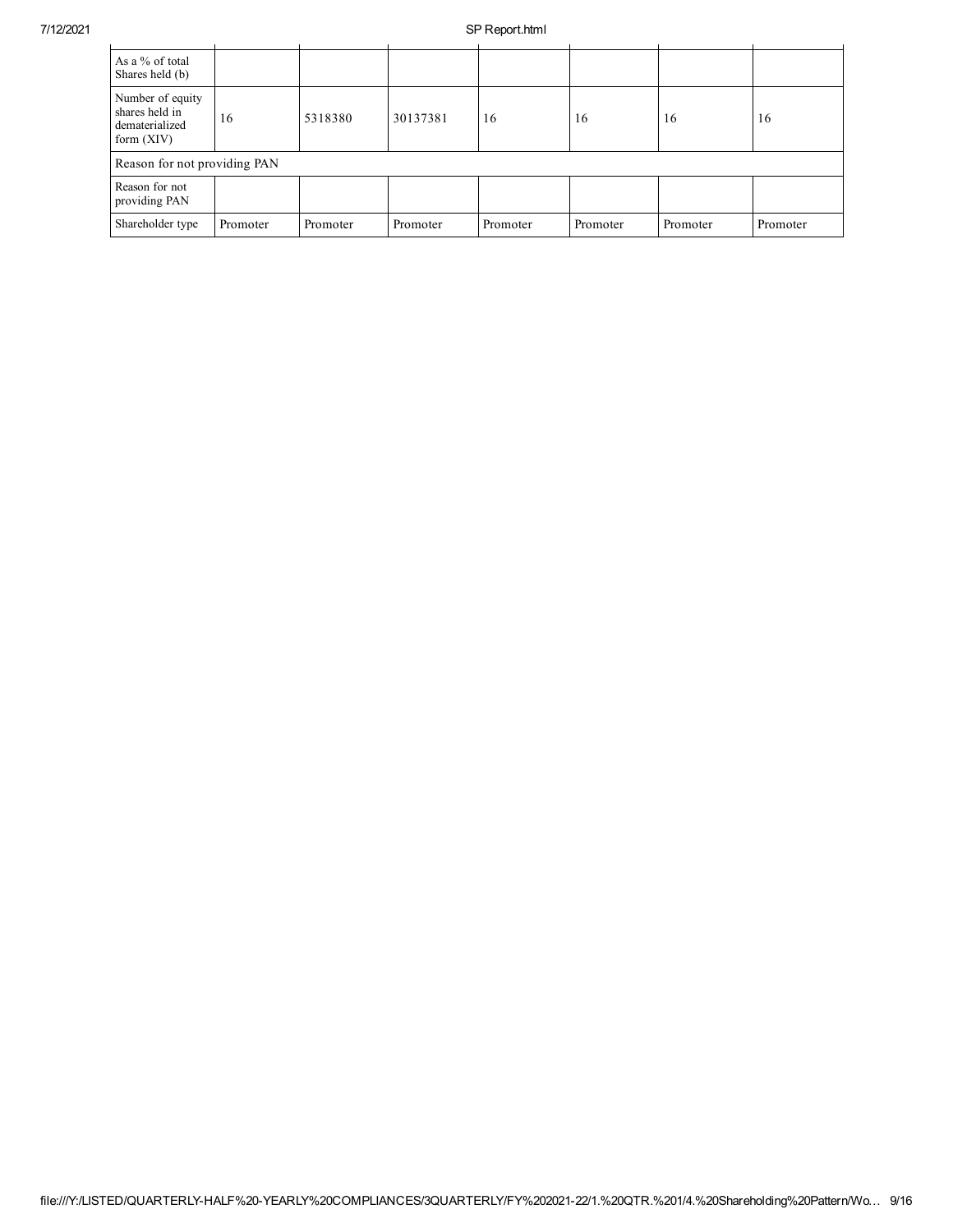|                                                                                                                                                                                          | Individuals/Hindu undivided Family                            |
|------------------------------------------------------------------------------------------------------------------------------------------------------------------------------------------|---------------------------------------------------------------|
| Searial No.                                                                                                                                                                              |                                                               |
| Name of the<br>Shareholders (I)                                                                                                                                                          | Click here to go back                                         |
| PAN (II)                                                                                                                                                                                 | Total                                                         |
| No. of fully paid<br>up equity shares<br>$\text{held}(\text{IV})$                                                                                                                        | 35455841                                                      |
| No. Of Partly<br>paid-up equity<br>shares held (V)                                                                                                                                       |                                                               |
| No. Of shares<br>underlying<br>Depository<br>Receipts (VI)                                                                                                                               |                                                               |
| Total nos. shares<br>held $(VII) = (IV) +$<br>$(V)$ + $(VI)$                                                                                                                             | 35455841                                                      |
| Shareholding as a<br>% of total no. of<br>shares (calculated<br>as per SCRR,<br>$1957)$ (VIII) As a<br>% of $(A+B+C2)$                                                                   | 74.94                                                         |
|                                                                                                                                                                                          | Number of Voting Rights held in each class of securities (IX) |
| Class eg: $X$                                                                                                                                                                            | 35455841                                                      |
| Class eg:y                                                                                                                                                                               |                                                               |
| Total                                                                                                                                                                                    | 35455841                                                      |
| Total as a % of<br>Total Voting rights                                                                                                                                                   | 74.94                                                         |
| No. Of Shares<br>Underlying<br>Outstanding<br>convertible<br>securities $(X)$                                                                                                            |                                                               |
| No. of Shares<br>Underlying<br>Outstanding<br>Warrants (X1)                                                                                                                              |                                                               |
| No. Of Shares<br>Underlying<br>Outstanding<br>convertible<br>securities and No.<br>Of Warrants (Xi)<br>(a)                                                                               |                                                               |
| Shareholding, as a<br>% assuming full<br>conversion of<br>convertible<br>securities (as a<br>percentage of<br>diluted share<br>capital) (XI)=<br>$(VII)+(Xi)(a)$ As a<br>% of $(A+B+C2)$ | 74.94                                                         |
| Number of Locked in shares (XII)                                                                                                                                                         |                                                               |
| No. $(a)$                                                                                                                                                                                | 8158885                                                       |
| As a % of total<br>Shares held (b)                                                                                                                                                       | 23.01                                                         |
|                                                                                                                                                                                          | Number of Shares pledged or otherwise encumbered (XIII)       |
| No. $(a)$                                                                                                                                                                                |                                                               |
|                                                                                                                                                                                          |                                                               |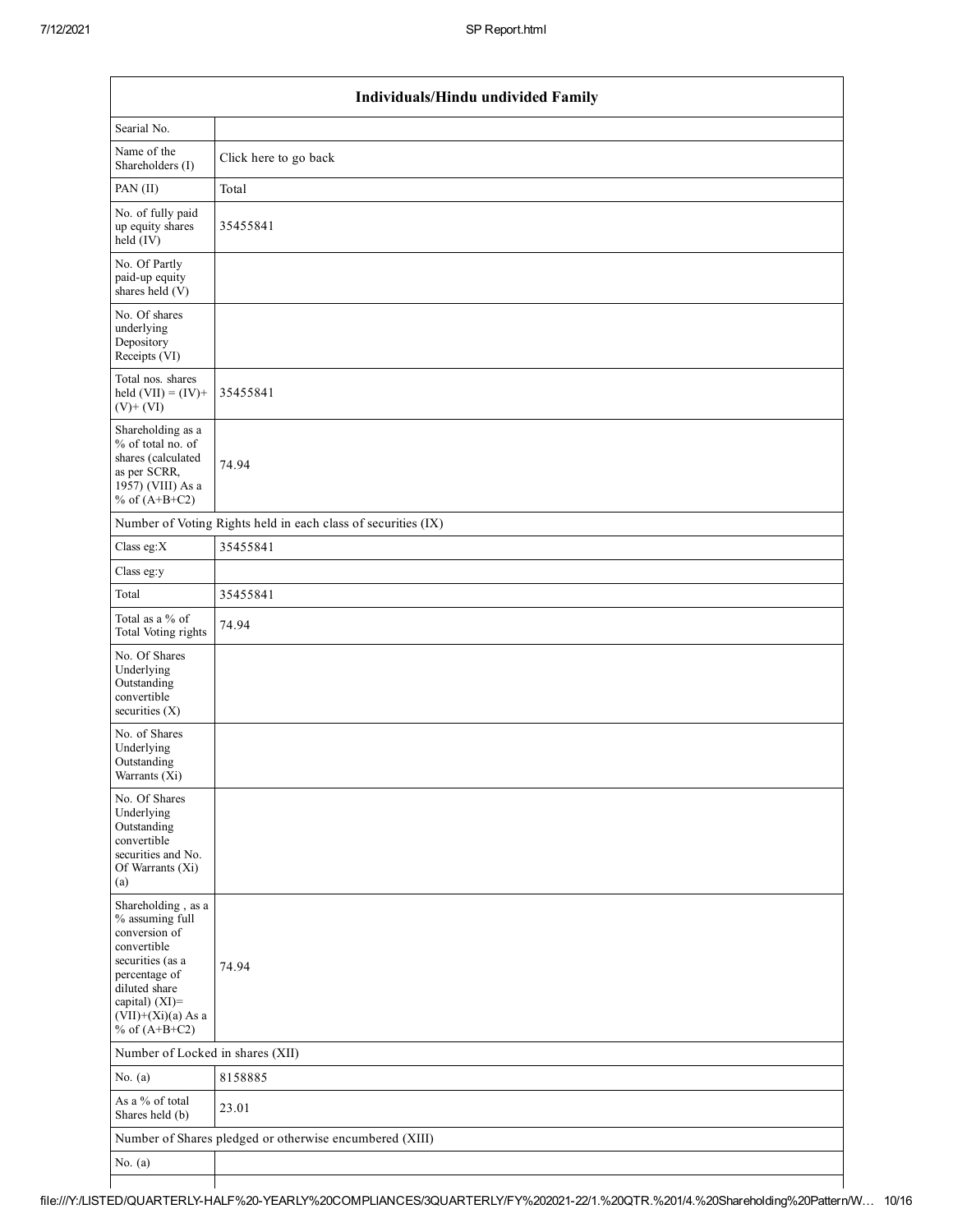$\overline{a}$ 

| As a % of total<br>Shares held (b)                                   |          |
|----------------------------------------------------------------------|----------|
| Number of equity<br>shares held in<br>dematerialized<br>form $(XIV)$ | 35455841 |
| Reason for not providing PAN                                         |          |
| Reason for not<br>providing PAN                                      |          |
| Shareholder type                                                     |          |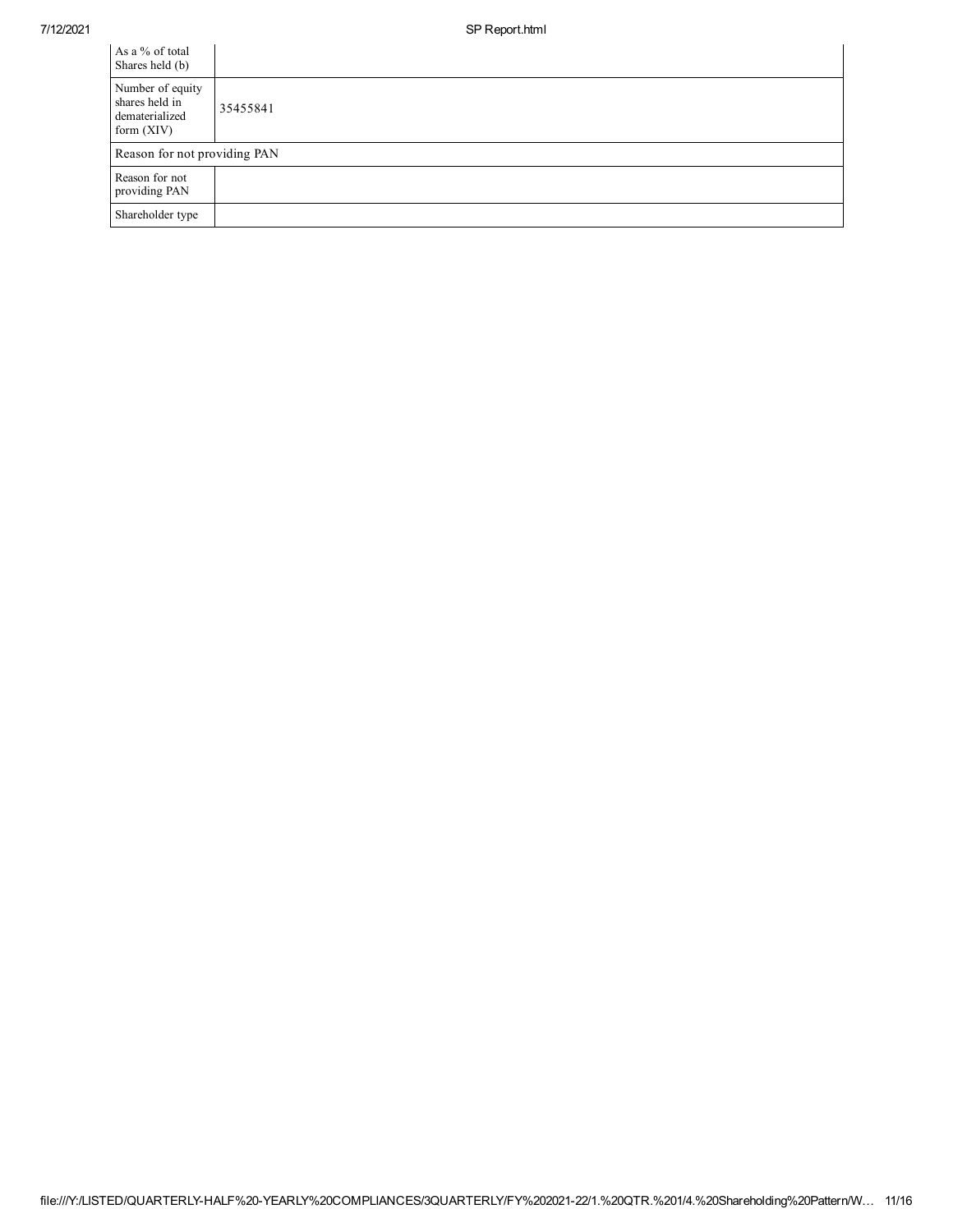|                                                                                                                                                                                      | Individuals - ii. Individual shareholders holding nominal share capital in excess of Rs. 2 lakhs. |              |                |                |                       |
|--------------------------------------------------------------------------------------------------------------------------------------------------------------------------------------|---------------------------------------------------------------------------------------------------|--------------|----------------|----------------|-----------------------|
| Searial No.                                                                                                                                                                          | $\mathbf{1}$                                                                                      | $\sqrt{2}$   | $\overline{3}$ | $\overline{4}$ |                       |
| Name of the<br>Shareholders (I)                                                                                                                                                      | Anish Kumar Aggarwal                                                                              | Manish Gupta | Rahul Agrawal  | Rajesh Mittal  | Click here to go back |
| PAN (II)                                                                                                                                                                             | ADUPA3369F                                                                                        | AAQPG2749C   | ACEPA6224C     | AEKPM6909C     | Total                 |
| No. of fully paid<br>up equity shares<br>held (IV)                                                                                                                                   | 2050000                                                                                           | 2050000      | 2050000        | 2050000        | 8200000               |
| No. Of Partly<br>paid-up equity<br>shares held (V)                                                                                                                                   |                                                                                                   |              |                |                |                       |
| No. Of shares<br>underlying<br>Depository<br>Receipts (VI)                                                                                                                           |                                                                                                   |              |                |                |                       |
| Total nos. shares<br>held $(VII) = (IV) +$<br>$(V)+(VI)$                                                                                                                             | 2050000                                                                                           | 2050000      | 2050000        | 2050000        | 8200000               |
| Shareholding as a<br>% of total no. of<br>shares (calculated<br>as per SCRR,<br>1957) (VIII) As a<br>% of $(A+B+C2)$                                                                 | 4.33                                                                                              | 4.33         | 4.33           | 4.33           | 17.33                 |
|                                                                                                                                                                                      | Number of Voting Rights held in each class of securities (IX)                                     |              |                |                |                       |
| Class eg: X                                                                                                                                                                          | 2050000                                                                                           | 2050000      | 2050000        | 2050000        | 8200000               |
| Class eg:y                                                                                                                                                                           |                                                                                                   |              |                |                |                       |
| Total                                                                                                                                                                                | 2050000                                                                                           | 2050000      | 2050000        | 2050000        | 8200000               |
| Total as a % of<br>Total Voting rights                                                                                                                                               | 4.33                                                                                              | 4.33         | 4.33           | 4.33           | 17.33                 |
| No. Of Shares<br>Underlying<br>Outstanding<br>convertible<br>securities $(X)$                                                                                                        |                                                                                                   |              |                |                |                       |
| No. of Shares<br>Underlying<br>Outstanding<br>Warrants (Xi)                                                                                                                          |                                                                                                   |              |                |                |                       |
| No. Of Shares<br>Underlying<br>Outstanding<br>convertible<br>securities and No.<br>Of Warrants (Xi)<br>(a)                                                                           |                                                                                                   |              |                |                |                       |
| Shareholding, as a<br>% assuming full<br>conversion of<br>convertible<br>securities (as a<br>percentage of<br>diluted share<br>capital) (XI)=<br>$(VII)+(X)$ As a %<br>of $(A+B+C2)$ | 4.33                                                                                              | 4.33         | 4.33           | 4.33           | 17.33                 |
| Number of Locked in shares (XII)                                                                                                                                                     |                                                                                                   |              |                |                |                       |
| No. $(a)$                                                                                                                                                                            |                                                                                                   |              |                |                |                       |
| As a % of total<br>Shares held (b)                                                                                                                                                   |                                                                                                   |              |                |                |                       |
| Number of equity<br>shares held in<br>dematerialized<br>form $(XIV)$                                                                                                                 | 2050000                                                                                           | 2050000      | 2050000        | 2050000        | 8200000               |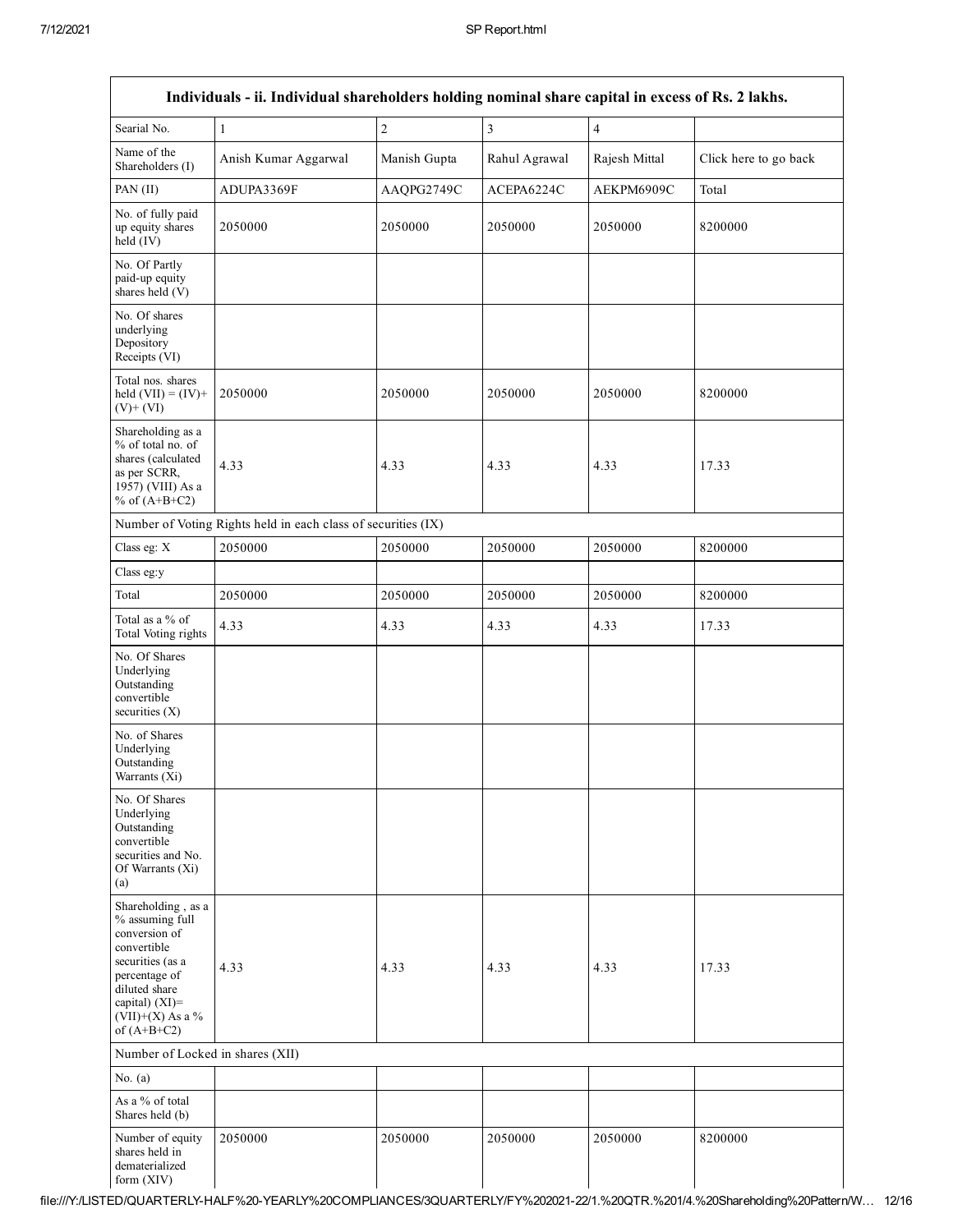| Reason for not providing PAN    |  |  |  |  |  |  |
|---------------------------------|--|--|--|--|--|--|
| Reason for not<br>providing PAN |  |  |  |  |  |  |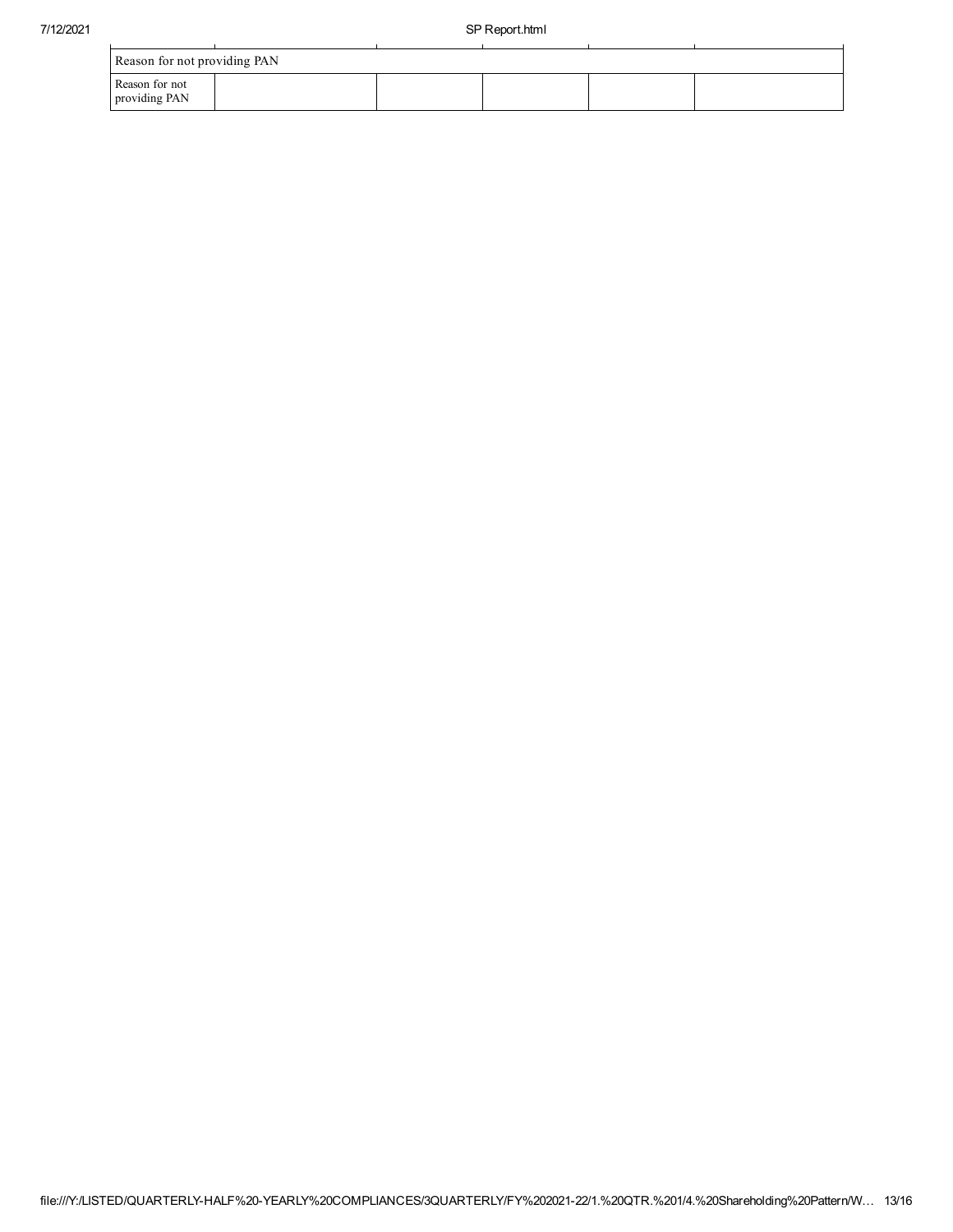$\mathsf{I}$ 

| Any Other (specify)                                                                                                                                                                                                      |                            |                                                               |                     |                      |            |                          |  |
|--------------------------------------------------------------------------------------------------------------------------------------------------------------------------------------------------------------------------|----------------------------|---------------------------------------------------------------|---------------------|----------------------|------------|--------------------------|--|
| Searial No.                                                                                                                                                                                                              | 1                          | $\overline{2}$                                                | 3                   | 4                    | $\sqrt{5}$ |                          |  |
| Category                                                                                                                                                                                                                 | <b>Bodies</b><br>Corporate | Overseas Corporate<br><b>Bodies</b>                           | Clearing<br>Members | Foreign<br>Nationals | <b>HUF</b> |                          |  |
| Category / More<br>than 1 percentage                                                                                                                                                                                     | Category                   | Category                                                      | Category            | Category             | Category   |                          |  |
| Name of the<br>Shareholders (I)                                                                                                                                                                                          |                            |                                                               |                     |                      |            | Click here to go<br>back |  |
| PAN (II)                                                                                                                                                                                                                 |                            |                                                               |                     |                      |            | Total                    |  |
| No. of the<br>Shareholders (I)                                                                                                                                                                                           | 43                         | 1                                                             | 21                  | 175                  | 30         | 270                      |  |
| No. of fully paid<br>up equity shares<br>held (IV)                                                                                                                                                                       | 130875                     | 100000                                                        | 11586               | 442769               | 35672      | 720902                   |  |
| No. Of Partly<br>paid-up equity<br>shares held (V)                                                                                                                                                                       |                            |                                                               |                     |                      |            |                          |  |
| No. Of shares<br>underlying<br>Depository<br>Receipts (VI)                                                                                                                                                               |                            |                                                               |                     |                      |            |                          |  |
| Total nos. shares<br>held $(VII) = (IV) +$<br>$(V)$ + $(VI)$                                                                                                                                                             | 130875                     | 100000                                                        | 11586               | 442769               | 35672      | 720902                   |  |
| Shareholding as a<br>% of total no. of<br>shares (calculated<br>as per SCRR,<br>1957) (VIII) As a<br>% of $(A+B+C2)$                                                                                                     | 0.28                       | 0.21                                                          | 0.02                | 0.94                 | 0.08       | 1.53                     |  |
|                                                                                                                                                                                                                          |                            | Number of Voting Rights held in each class of securities (IX) |                     |                      |            |                          |  |
| Class eg: X                                                                                                                                                                                                              | 130875                     | 100000                                                        | 11586               | 442769               | 35672      | 720902                   |  |
| Class eg:y                                                                                                                                                                                                               |                            |                                                               |                     |                      |            |                          |  |
| Total                                                                                                                                                                                                                    | 130875                     | 100000                                                        | 11586               | 442769               | 35672      | 720902                   |  |
| Total as a % of<br>Total Voting rights                                                                                                                                                                                   | 0.28                       | 0.21                                                          | 0.02                | 0.94                 | 0.08       | 1.53                     |  |
| No. Of Shares<br>Underlying<br>Outstanding<br>convertible<br>securities $(X)$                                                                                                                                            |                            |                                                               |                     |                      |            |                          |  |
| No. of Shares<br>Underlying<br>Outstanding<br>Warrants (Xi)                                                                                                                                                              |                            |                                                               |                     |                      |            |                          |  |
| No. Of Shares<br>Underlying<br>Outstanding<br>convertible<br>securities and No.<br>Of Warrants (Xi)<br>(a)                                                                                                               |                            |                                                               |                     |                      |            |                          |  |
| Shareholding, as a<br>% assuming full<br>conversion of<br>convertible<br>securities (as a<br>percentage of<br>diluted share<br>capital) (XI)=<br>$(VII)+(X)$ As a %<br>of $(A+B+C2)$<br>Number of Locked in shares (XII) | 0.28                       | 0.21                                                          | 0.02                | 0.94                 | 0.08       | 1.53                     |  |

file:///Y:/LISTED/QUARTERLY-HALF%20-YEARLY%20COMPLIANCES/3QUARTERLY/FY%202021-22/1.%20QTR.%201/4.%20Shareholding%20Pattern/W... 14/16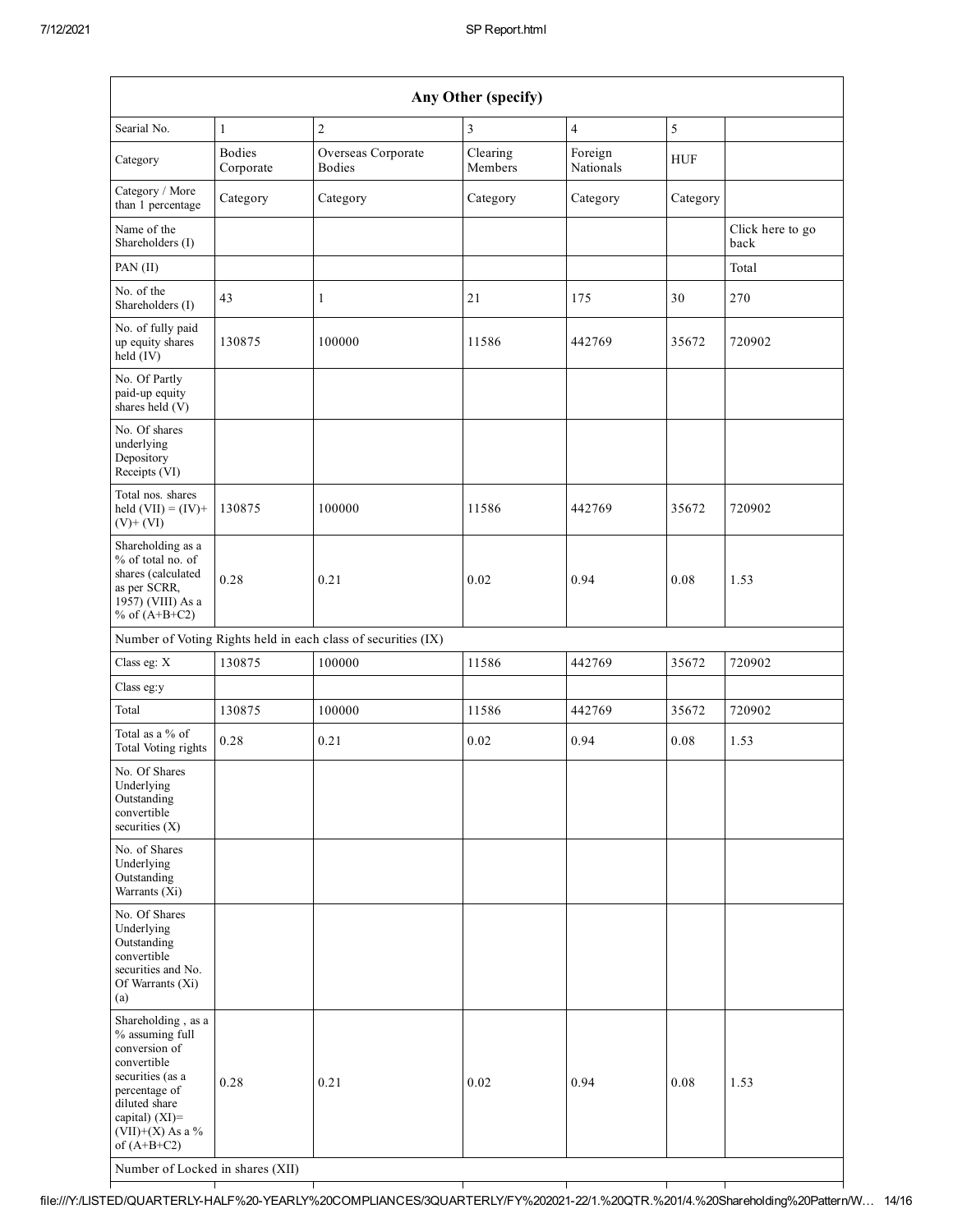## 7/12/2021 SP Report.html

| No. $(a)$                                                            |       |   |       |       |       |        |
|----------------------------------------------------------------------|-------|---|-------|-------|-------|--------|
| As a % of total<br>Shares held (b)                                   |       |   |       |       |       |        |
| Number of equity<br>shares held in<br>dematerialized<br>form $(XIV)$ | 35775 | U | 11586 | 17769 | 35072 | 100202 |
| Reason for not providing PAN                                         |       |   |       |       |       |        |
| Reason for not<br>providing PAN                                      |       |   |       |       |       |        |